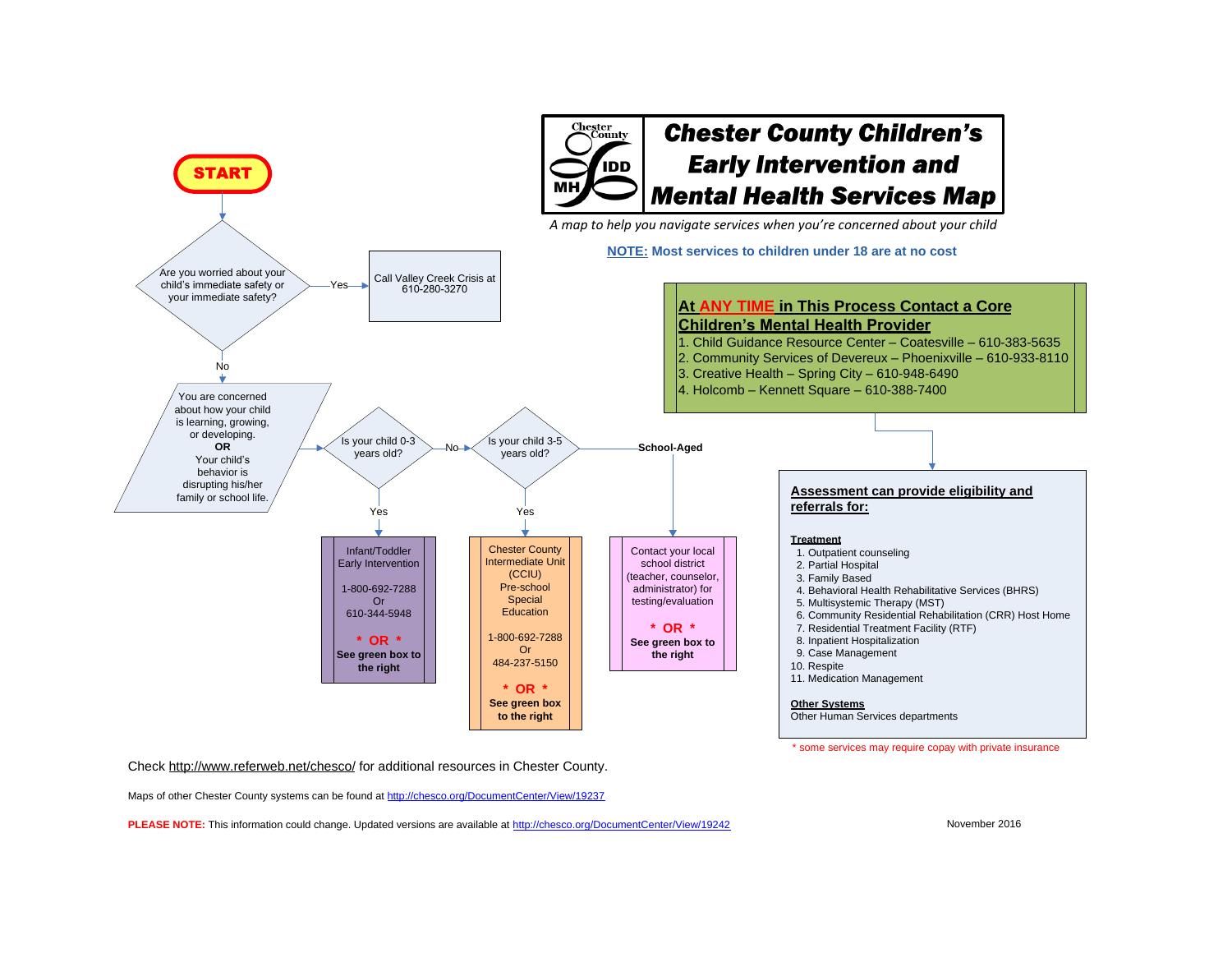

# *Chester County Children's Early Intervention & Mental Health Services*

*A Guide and Supplement to Service Map* 

### **Introduction:**

Every child grows and changes at his or her own pace, but sometimes children have delays in reaching milestones, experience problems in learning, or exhibit behaviors that cause disruption to their lives.

If you have concerns about your child, or if your child has been referred for services, you may be feeling guilty, worried, and unsure of the future. You aren't alone; developmental and emotional concerns are more common than most people realize, and no one is to blame. Most importantly, help is available for children, as well as their parents and families. In fact, when parents take advantage of services to help themselves as they help their child, the entire family benefits.

As you explore the service map, be an informed consumer. Actively engage in the process, ask questions, learn all you can, and advocate for your child. Supportive services, advocacy groups and other resources can offer comfort, advice and encouragement. Most times, children qualify for services at no cost, regardless of family income or insurance status.

You're off to a good start, and it's important to keep moving forward. Remember, prompt attention to any concern can prevent complications and reduce risk of long-term difficulties. Children who get the help they need can go on to live healthy, happy and fulfilled lives.

#### **Important to know:**

- A physical exam is always a good place to start when parents have concerns about their child. It will rule out any conditions that may be causing a child's symptoms.
- Parents know their children best. Even if others don't share your concerns, you may call to find out about services in this map. Making a call will not obligate you to use any service.
- Chester County's Early Intervention services are free for all eligible children ages birth to 3 years.
- Children aged 3 5 may be eligible for Preschool Early Intervention through the Chester County Intermediate Unit.
- In Pennsylvania, most children under age 18 with serious emotional and behavioral disturbances qualify for free services through Medical Assistance, regardless of family income or insurance status. For more information, go to *www.dpw.state.pa*. and *www.chesco.org.*
- Some children's services, supports, or accommodations are available through the school system. If a child is still in school and 21 or younger, services may be available.
- When seeking these services for your child, keep other systems, such as the child's school or your pediatrician, informed. Chester County's philosophy is that individuals and families get the best care when systems share resources and work together.
- There is a lot of information about mental health on the internet, but not everything is based in fact. It's important to use reliable websites. A list of these can be found at *www.chesco.org/mhidd*. Click on the tab for resources and links.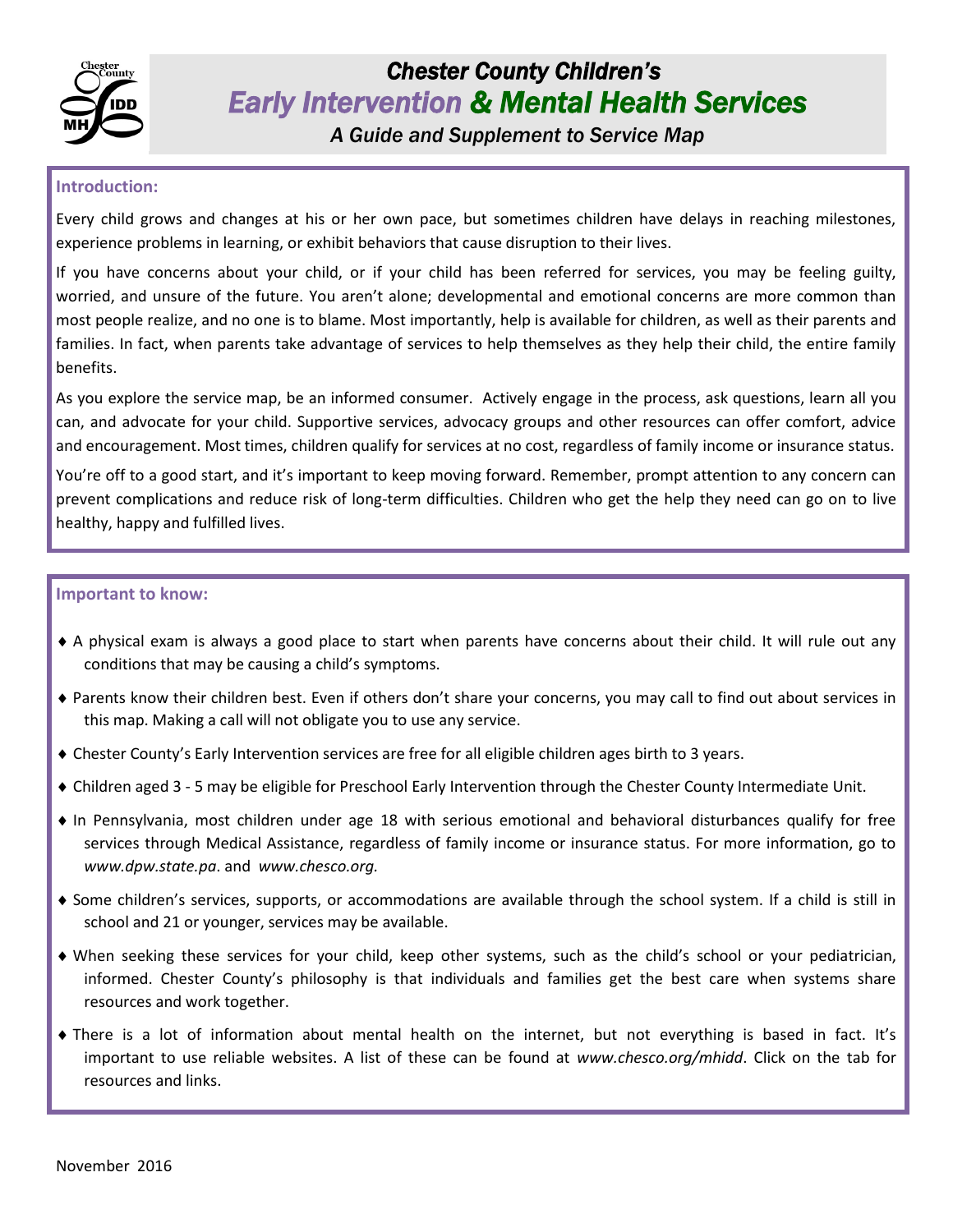#### **What to expect when you call a mental health service provider listed on the service map:**

Mental health service providers are required to offer an appointment within 7 days of a request. You may be asked if you have medical assistance, which will cover the cost of these services. The provider will be able to assist you in obtaining this. If your child does not yet have a diagnosis, ask the provider to help you with this first step. Both the parent and the child need to be present for the assessment appointment. Once the intake assessment is completed, a recommendation for a level of care is made. See the explanation of these levels of care below.

### **Explanation of Mental Health Services/Levels of Care:**

**1. Outpatient Counseling —** Counseling services for children, adolescents, and families provided through an agency.

**2. Partial Hospitalization —** A daytime program that provides individual and group counseling as well as medication monitoring. The Intermediate Unit can also provide education at these programs.

**3. Family Based Mental Health Services —** Intensive in-home services, usually several hours per week, for up to 32 weeks. Family therapy focused, this service is used to divert children from higher level of treatment or to assist their adjustment to lower level of treatment.

**4. Behavioral Health Rehabilitative Services (BHRS) —** Services for children in their home and/or community with a strong emphasis on the child or family's natural support systems. Specialized programs may be developed, or the following services are available:

- **TSS** (Therapeutic Staff Support) Helps family apply behavioral techniques for their child in various situations.
- **Mobile Therapist—** Provides intensive therapeutic services for child and family in a non-office setting.
- **Behavior Specialist Consultant**  Provides expertise in behavioral management and will direct the implementation of an individualized behavior modification intervention plan.

**5. Multi-Systemic Therapy (MST) —** Delivered over a period of 4 - 6 months in homes, neighborhoods, schools and communities by master's level professionals or experienced bachelor's level professionals with low case loads. A crucial aspect is the emphasis on promoting behavioral change in the youth's natural environment.

**6. Community Residential Rehabilitation** (CRR Host Home) - Youth who reside in a CRR Host Home are recovering from a serious mental illness, which may include significant safety or behavioral symptoms; and the family or caretakers are unable to provide the structure, support and consistency necessary for the child's growth and healing. Once the youth and family have shown improvement and stability, they will be reunited to work towards recovery.

**7. Residential Treatment Facility —** A temporary residence for youth with severe emotional and behavioral problems. Doctors, therapists, social workers, and childcare workers give care and treatment; families are encouraged to be involved.

**8. Inpatient Hospitalization —** Short-term, individualized psychiatric hospital stays for the acute stage of mental illness or behavioral difficulties.

**9. Case Management —** A case manager may be assigned to help individuals with emotional disturbances obtain and coordinate resources, services and supports.

**10. Respite Care —** Overnight and hourly respite care provided in-home or in the community, for children aged 0-21 when families need a break from caregiving.